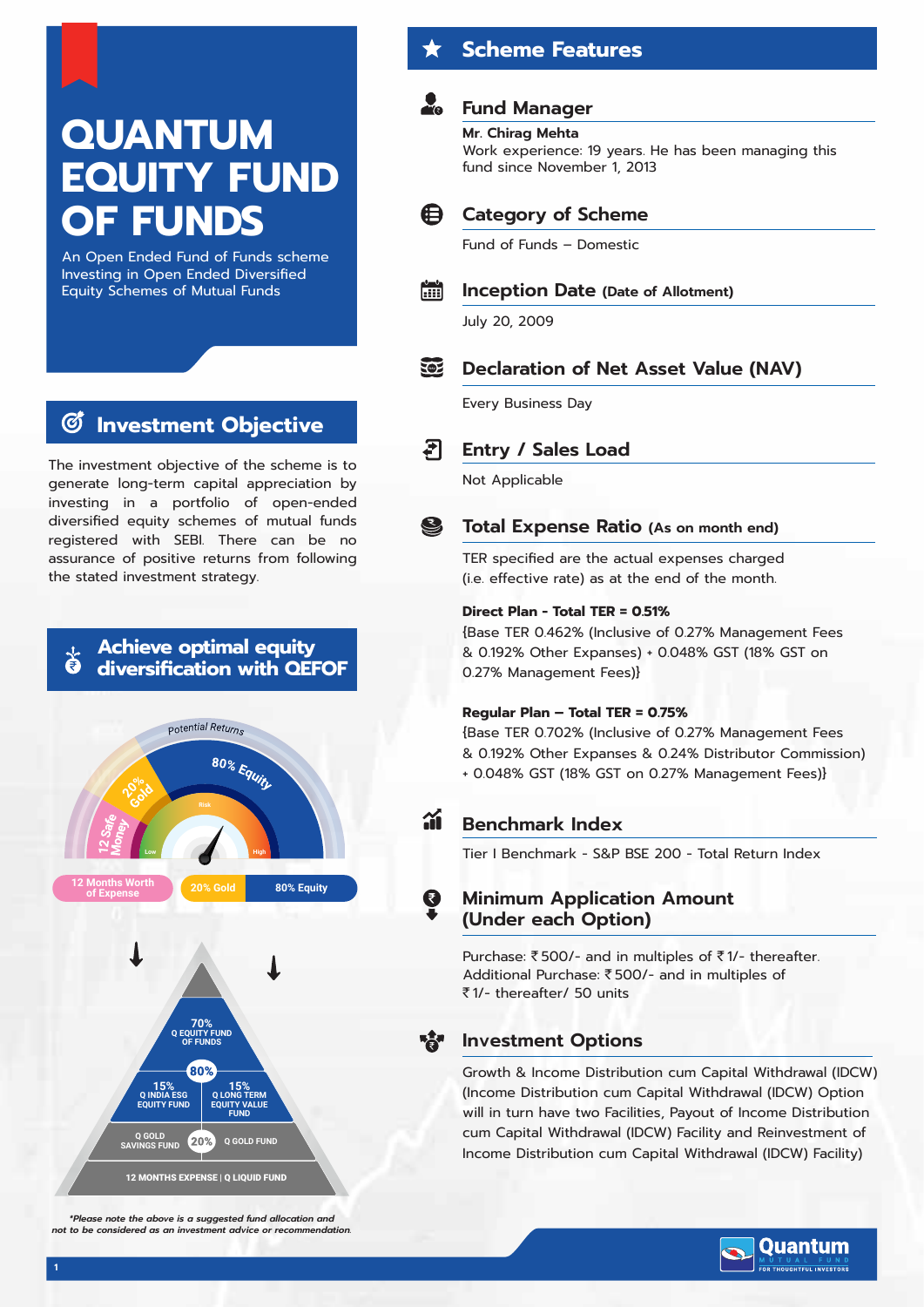# **QUANTUM EQUITY FUND OF FUNDS**

An Open Ended Fund of Funds scheme Investing in Open Ended Diversified Equity Schemes of Mutual Funds

## **Scheme Features**

#### **Redemption Proceeds**

Processed through RTGS/NEFT mode on T+3 basis from the date of transaction where the investor's Bank details are available. Processed through cheque on T+3 basis from the date of transaction where the required Bank details of investor are not available.

#### R **Exit Load**

 $\bullet$ 

For complete details on Exit Load please refer page no. 4

#### **Research Services**

Quantum Information Services Private Limited (QIS) which owns the website www.PersonalFN.com is the designated agency to provide a recommended list of diversified equity schemes to Quantum Equity Fund of Funds. The investments in diversified equity schemes is made by Quantum Equity Fund of Funds based on / from that recommended list of diversified equity schemes provide by QIS

| <b>NAV</b><br>(as on May 31, 2022) | <b>Direct Plan</b><br>(₹/Unit) | <b>Regular Plan</b><br>(₹/Ūnit) |
|------------------------------------|--------------------------------|---------------------------------|
| <b>IDCW Option</b>                 | 50.114                         | 49.620                          |
| Growth Option                      | 50.114                         | 49.620                          |
|                                    |                                |                                 |

| (as on May 31, 2022) | AUM ₹(In Crores)    |
|----------------------|---------------------|
| Average AUM*         | <b>Absolute AUM</b> |
| 7748                 | 8013                |

\*Cumulative Daily AuM / No of days in the month



**Quantum** THOUGHTFUL INVESTORS

| <b>III</b> Key Statistics   |        |
|-----------------------------|--------|
| <b>^^Standard Deviation</b> | 20.45% |
| <sup>^^</sup> Beta          | 0.93   |
| ^^Sharpe Ratio              | 0.44   |
|                             |        |
|                             |        |

| <b>Brokerages &amp; Exercise</b><br><b>Commissions Details</b><br><b>RECORD</b> |            |
|---------------------------------------------------------------------------------|------------|
| Brokerages on Investments<br>for May 2022                                       |            |
| Distributor commissions<br>for May 2022                                         | ₹15,259.12 |

**2**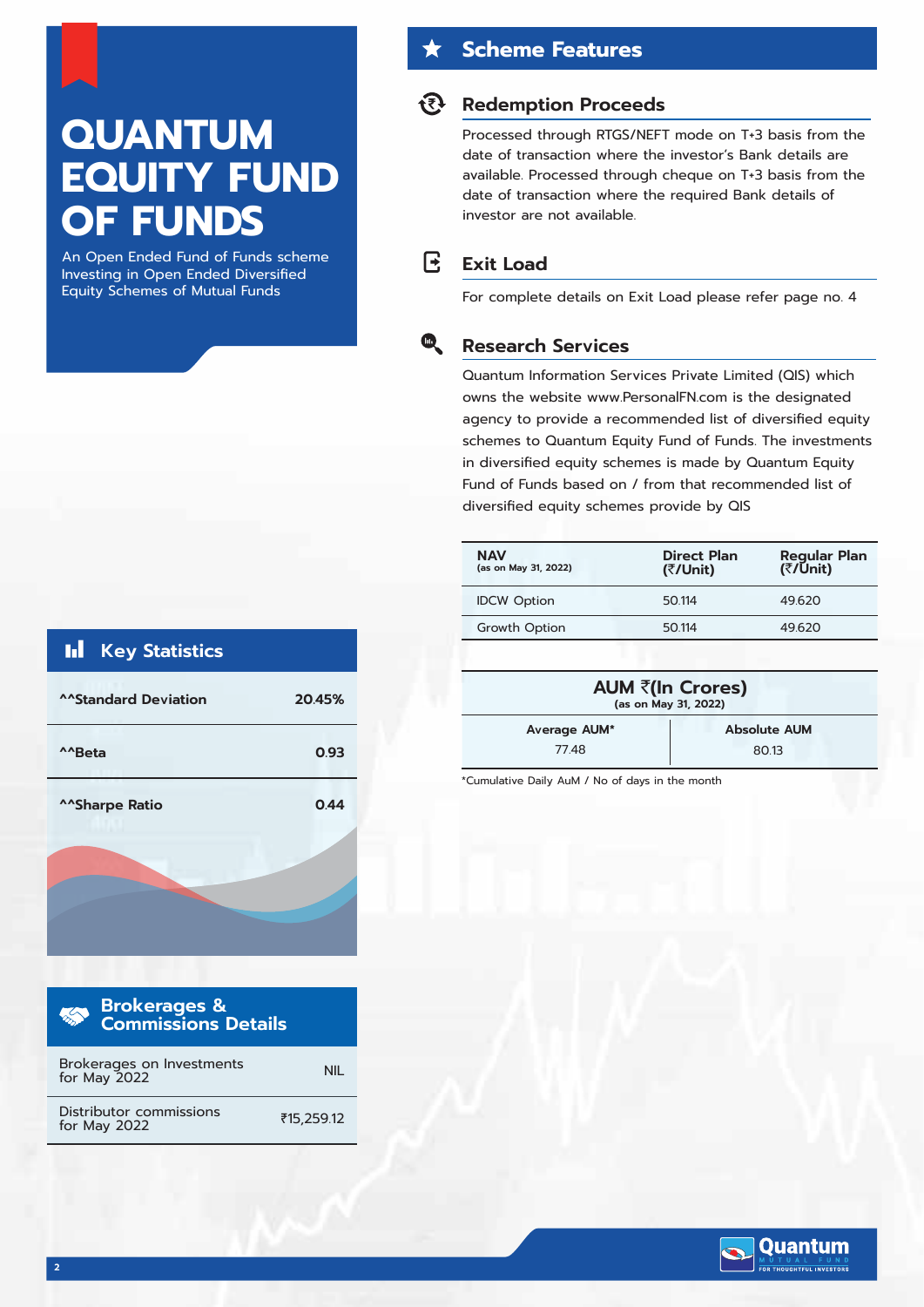The Scheme is managed by **Mr. Chirag Mehta.**

**Mr. Chirag Mehta** is the Fund Manager managing the scheme since **November 01, 2013.**

For other Schemes Managed by Mr. Chirag Mehta please see page no. 5 & 6

## **Performance of the Scheme**

#### Direct Plan

Regular Plan

Quantum Equity Fund of Funds - Direct Plan - Growth Option

|                                         |                             |                                                     |                                                   |                          | Current Value ₹10,000 Invested at the<br>beginning of a given period |                                                       |  |
|-----------------------------------------|-----------------------------|-----------------------------------------------------|---------------------------------------------------|--------------------------|----------------------------------------------------------------------|-------------------------------------------------------|--|
| Period                                  | Scheme<br>Returns<br>$(\%)$ | Tier $I -$<br>Benchmark <sup>#</sup><br>Returns (%) | Additional<br>Benchmark<br>Returns $(\%)^{\# \#}$ | Scheme<br>Returns<br>(₹) | Tier $I -$<br>Benchmark <sup>#</sup><br>Returns $(\bar{z})$          | Additional<br><b>Benchmark</b><br>Returns $(3^{n+1})$ |  |
| Since Inception (20th Jul 2009)         | 13.34%                      | 12.63%                                              | 12.12%                                            | 50,114                   | 46,236                                                               | 43,602                                                |  |
| May 31, 2012 to May 31, 2022 (10 years) | 14.90%                      | 15.18%                                              | 14.65%                                            | 40,136                   | 41,136                                                               | 39,268                                                |  |
| May 29, 2015 to May 31, 2022 (7 years)  | 10.43%                      | 12.12%                                              | 11.81%                                            | 20,042                   | 22,299                                                               | 21,875                                                |  |
| May 31, 2017 to May 31, 2022 (5 years)  | 9.83%                       | 12.95%                                              | 13.69%                                            | 15,984                   | 18,391                                                               | 18,997                                                |  |
| May 31, 2019 to May 31, 2022 (3 years)  | 11.54%                      | 14.39%                                              | 13.22%                                            | 13,880                   | 14,975                                                               | 14.518                                                |  |
| May 31, 2021 to May 31, 2022 (1 year)   | 5.54%                       | 8.18%                                               | 8.39%                                             | 10,554                   | 10,818                                                               | 10,839                                                |  |

#S&P BSE 200 TRI, ##S&P BSE Sensex TRI.

**Past performance may or may not be sustained in the future.** Load is not taken into consideration in scheme returns calculation.

Different Plans shall have a different expense structure.

Refer to the section "GIPS Compliance" on Page no. 5 for GIPS related disclosure.

Returns are net of total expenses and are calculated on the basis of Compounded Annualized Growth Rate (CAGR).

#### **Performance of the Scheme**

Quantum Equity Fund of Funds - Regular Plan - Growth Option

|                                        | Current Value $\bar{\tau}$ 10,000 Invested at the<br>beginning of a given period |                                         |                                                   |                          |                                         |                                                       |
|----------------------------------------|----------------------------------------------------------------------------------|-----------------------------------------|---------------------------------------------------|--------------------------|-----------------------------------------|-------------------------------------------------------|
| Period                                 | Scheme<br>Returns<br>$(\%)$                                                      | Tier $I -$<br>Benchmark#<br>Returns (%) | Additional<br>Benchmark<br>Returns $(\%)^{\# \#}$ | Scheme<br>Returns<br>(3) | Tier $I -$<br>Benchmark#<br>Returns (₹) | Additional<br><b>Benchmark</b><br>Returns $(3^{n+1})$ |
| Since Inception (01st Apr 2017)        | 10.14%                                                                           | 13.46%                                  | 14.33%                                            | 16,472                   | 19,210                                  | 19,982                                                |
| May 31, 2017 to May 31, 2022 (5 years) | 9.62%                                                                            | 12.95%                                  | 13.69%                                            | 15,829                   | 18,391                                  | 18,997                                                |
| May 31, 2019 to May 31, 2022 (3 years) | 11.27%                                                                           | 14.39%                                  | 13.22%                                            | 13,780                   | 14,975                                  | 14,518                                                |
| May 31, 2021 to May 31, 2022 (1 year)  | 5.29%                                                                            | 8.18%                                   | 8.39%                                             | 10,529                   | 10,818                                  | 10,839                                                |

#S&P BSE 200 TRI, ##S&P BSE Sensex TRI.

**Past performance may or may not be sustained in the future.** Load is not taken into consideration in scheme returns calculation.

Different Plans shall have a different expense structure.

Refer to the section "GIPS Compliance" on Page no. 5 for GIPS related disclosure.

Returns are net of total expenses and are calculated on the basis of Compounded Annualized Growth Rate (CAGR)

Regular Plan was launched on 1st April 2017. 5 year Returns of Regular Plan have been calculated considering the NAV of 1st April, 2017.

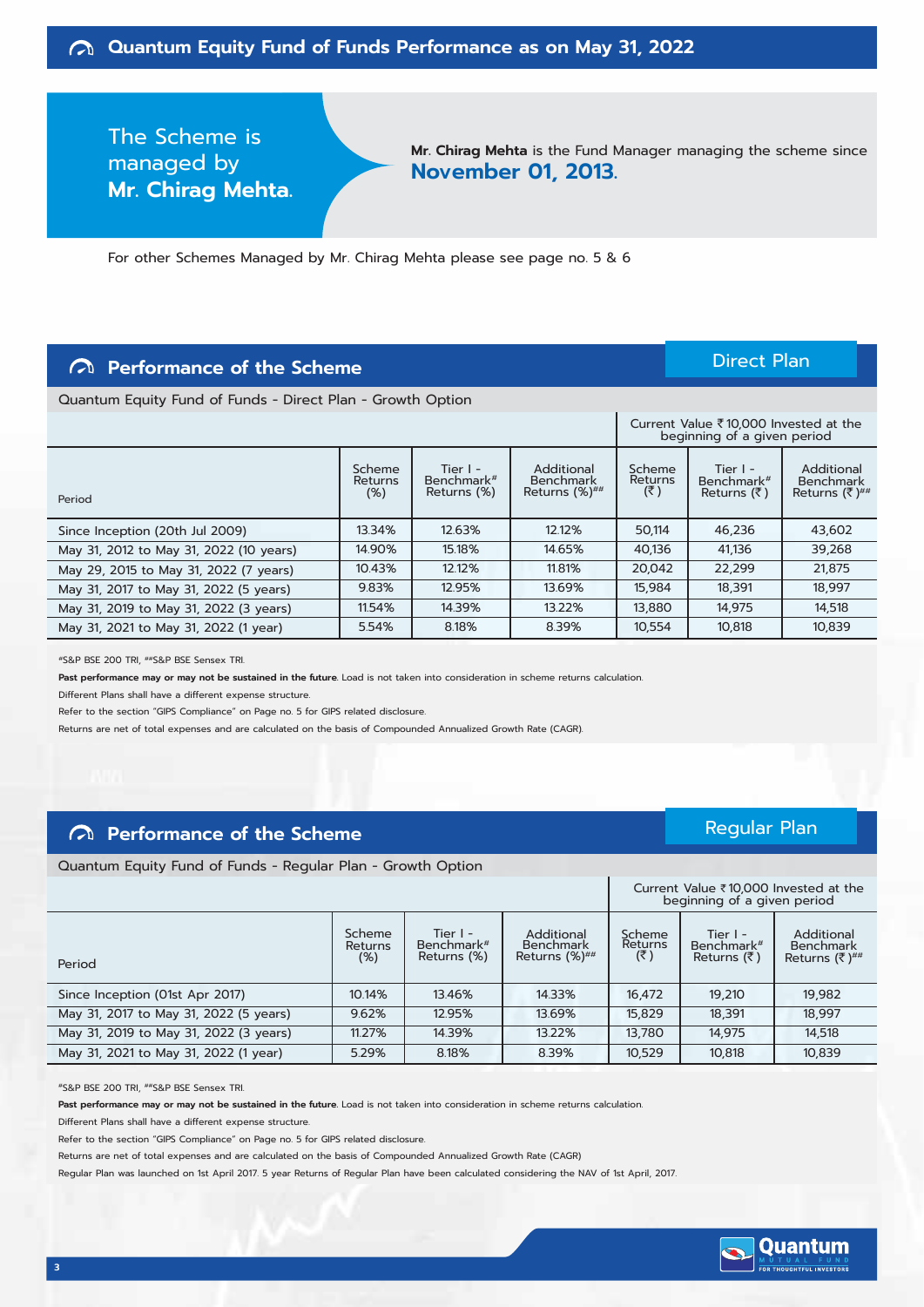#### **SIP Performance as on May 31, 2022**

|                     | <b>Total Amount</b><br>Invested<br>(300) | Mkt Value as<br>on May 31, 22<br>(₹ '000) | Tier $I -$<br>Benchmark#<br>Returns (₹'000) | Additional<br><b>Benchmark</b><br>Returns (₹ '000)## | Returns<br>$(XIRR*)$ $(\%)$ | Tier $I -$<br>Benchmark <sup>#</sup><br>Returns (%) | Additional<br><b>Benchmark</b><br>Returns (%)## |
|---------------------|------------------------------------------|-------------------------------------------|---------------------------------------------|------------------------------------------------------|-----------------------------|-----------------------------------------------------|-------------------------------------------------|
| SIP Since Inception | 1,540.00                                 | 3,657.05                                  | 3,817.41                                    | 3,701.80                                             | 12.67%                      | 13.27%                                              | 12.84%                                          |
| 10 Years SIP        | 1,200.00                                 | 2,352.19                                  | 2,509.94                                    | 2,442.80                                             | 12.94%                      | 14.16%                                              | 13.65%                                          |
| 7 Years SIP         | 840.00                                   | 1,265.34                                  | 1,401.55                                    | 1,399.18                                             | 11.54%                      | 14.42%                                              | 14.37%                                          |
| 5 Years SIP         | 600.00                                   | 803.12                                    | 872.51                                      | 866.22                                               | 11.67%                      | 15.04%                                              | 14.74%                                          |
| 3 Years SIP         | 360.00                                   | 448.46                                    | 475.45                                      | 461.91                                               | 14.94%                      | 19.10%                                              | 17.03%                                          |
| 1 Year SIP          | 120.00                                   | 114.58                                    | 118.15                                      | 118.55                                               | $-8.49%$                    | $-2.92%$                                            | $-2.30%$                                        |

#### #S&P BSE 200 TRI, ##S&P BSE Sensex TRI.

Past performance may or may not be sustained in the future. The above SIP performance is for Quantum Equity Fund of Funds - Direct plan - Growth option. Load is not taken into consideration using applicable NAV on the SIP day (5th of every month). Return on SIP and Benchmark are annualized and compounded investment return for cash flows resulting out of uniform and regular monthly subscriptions as on 5th day of every month (in case 5th is a non-Business Day, then the next Business Day) and have been worked out using the Excel spreadsheet function known as XIRR. XIRR calculates the internal rate of return for series of cash flow. Assuming `10,000 invested every month on 5th day of every month (in case 5th is a non-Business Day, then the next Business Day), the 1 year, 3 years, 5 years, 7 years, 10 years and since inception returns from SIP are annualized and compounded investment return computed on the assumption that SIP installments were received across the time periods from the start date of SIP from the end of the relevant period viz. 1 year, 3 years, 5 years, 7 years, 10 years and since Inception. \*XIRR - XIRR calculates the internal rate of return to measure and compare the profitability of series of investments.

Returns are net of total expenses

#### **Exit Load:**

| <b>Provisions</b>                                                                                | % of Exit Load |
|--------------------------------------------------------------------------------------------------|----------------|
| 10% of units if redeemed or switched out on or before 365 days from the date of allotment        | <b>NIL</b>     |
| Remaining 90% of units if redeemed or switched out on or before 365 days from the date allotment | 1%             |
| If redeemed or switched out of units after 365 days from the date of allotment                   | <b>NIL</b>     |

**Note: Redemptions / Switch outs of units will be done on First In First Out (FIFO) basis. The above mentioned Exit Load shall be equally applicable to the special products such as Systematic Withdrawal Plan (SWP) / Systematic Transfer Plan (STP) and Switches etc. However, no load shall be charged for switching in between option / plan within the scheme.**

#### Portfolio as on May 31, 2022 **Quantum Equity Fund of Funds**

| Name of Instrument                                                    | Quantity  | Market / Fair Value<br>(₹ in Lakhs) | % to Net<br>Assets |  |
|-----------------------------------------------------------------------|-----------|-------------------------------------|--------------------|--|
| <b>MUTUAL FUND UNITS</b>                                              |           |                                     |                    |  |
| 1. Mirae Asset Large Cap Fund - Direct Plan - Growth Option           | 10,85,576 | 880.79                              | 10.99%             |  |
| 2. Canara Robeco Emerging Equities Fund - Direct Plan - Growth Option | 5,24,075  | 875.05                              | 10.92%             |  |
| 3. Canara Robeco Bluechip Equity Fund - Direct Plan - Growth Option   | 20,30,022 | 874.33                              | 10.91%             |  |
| 4. Invesco India Midcap Fund - Direct Plan - Growth Option            | 9,32,129  | 871.07                              | 10.87%             |  |
| 5. IIFL Focused Equity Fund - Direct Plan - Growth Option             | 28,74,410 | 859.12                              | 10.72%             |  |
| 6. Axis Bluechip Fund - Direct Plan - Growth Option                   | 18,52,519 | 854.94                              | 10.67%             |  |
| 7. Sundaram Large and Midcap Fund - Direct Plan - Growth Option       | 15,51,721 | 853.17                              | 10.65%             |  |
| 8. UTI - Flexi Cap Fund - Direct Plan - Growth Option                 | 3,59,600  | 848.61                              | 10.59%             |  |
| 9. Kotak Flexicap Fund - Direct Plan - Growth Option                  | 15,06,713 | 819.71                              | 10.23%             |  |
| <b>Total of Mutual Fund Units</b>                                     |           | 7,736.79                            | 96.55%             |  |
| <b>MONEY MARKET INSTRUMENTS</b>                                       |           |                                     |                    |  |
|                                                                       |           |                                     |                    |  |
| B) TREPS*                                                             |           | 291.77                              | 3.64%              |  |
|                                                                       |           |                                     |                    |  |
| Net Receivable/(payable)                                              |           | $-15.33$                            | $-0.19%$           |  |
|                                                                       |           |                                     |                    |  |
| <b>Grand Total</b>                                                    |           | 8,013.23                            | 100.00%            |  |

\* Cash & Cash Equivalents

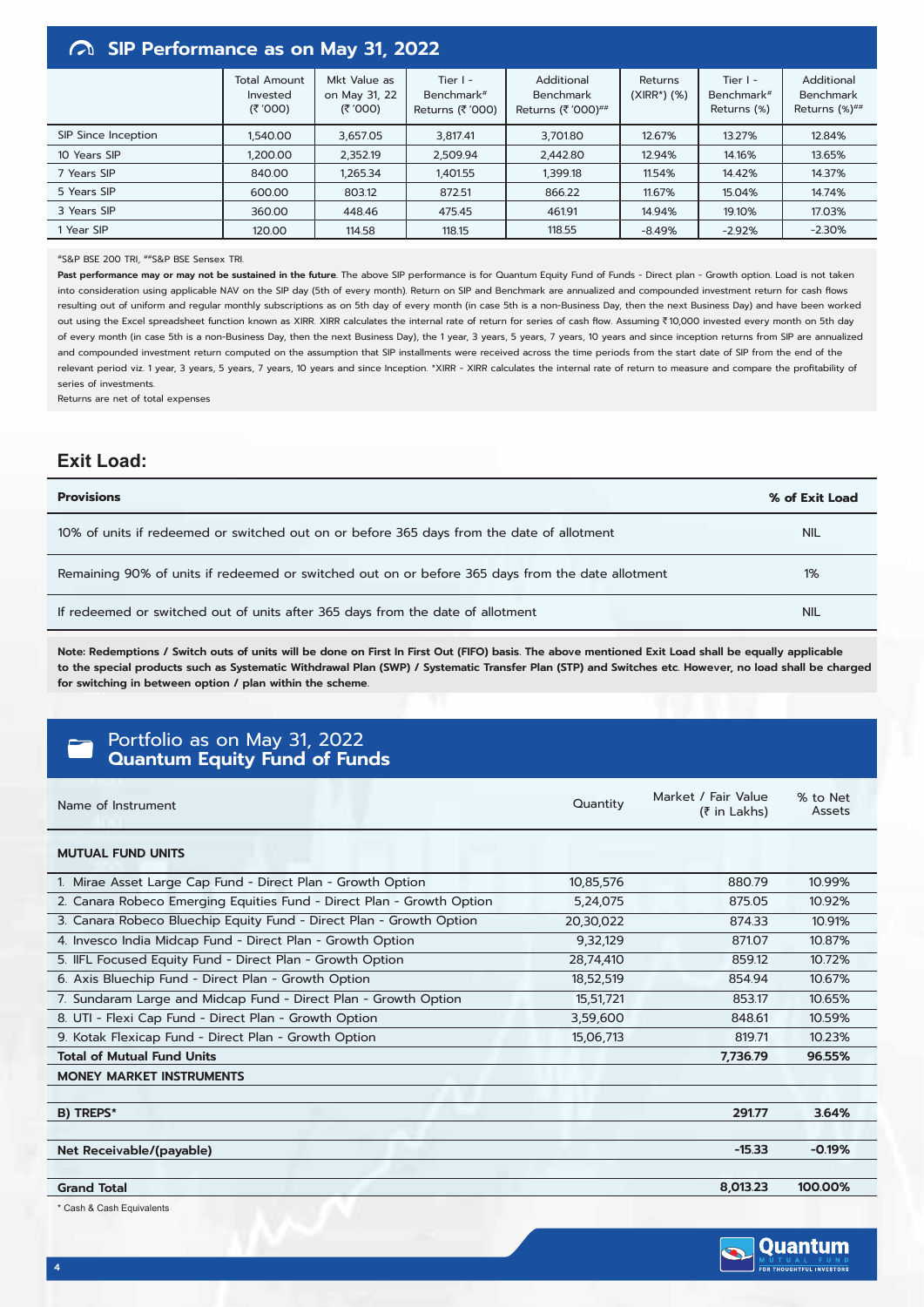#### 蹈 **GIPS Compliance**

Quantum Asset Management Company Pvt. Ltd. claims compliance with the Global Investment Performance Standards (GIPS®). GIPS® is a registered trademark of CFA Institute. CFA Institute does not endorse or promote this organization, nor does it warrant the accuracy or quality of the content contained herein. A)

B) Indian Rupee (INR) is the currency used to express performance and other statistics.

#### **PERFORMANCE OF THE FUNDS MANAGED BY CHIRAG MEHTA**

#### **QUANTUM MULTI ASSET FUND OF FUNDS**

Mr. Chirag Mehta is managing since July 11, 2012.

| Period                                                              | May 31, 2021 to<br>May 31, 2022 (1 year) |                                         | May 31, 2019 to<br>May 31, 2022 (3 years) |                                                     | May 31, 2017 to<br>May 31, 2022 (5 years) |                                                     |
|---------------------------------------------------------------------|------------------------------------------|-----------------------------------------|-------------------------------------------|-----------------------------------------------------|-------------------------------------------|-----------------------------------------------------|
|                                                                     | Scheme<br>Return (%)                     | Tier $I -$<br>Benchmark#<br>Returns (%) | Scheme<br>Return (%)                      | Tier $I -$<br>Benchmark <sup>#</sup><br>Returns (%) | Scheme<br>Return (%)                      | Tier $I -$<br>Benchmark <sup>#</sup><br>Returns (%) |
| Quantum Multi Asset Fund of Funds -<br>Direct Plan - Growth Option  | 3.90%                                    | 5.53%                                   | 8.53%                                     | 11.02%                                              | 7.67%                                     | 10.51%                                              |
| Quantum Multi Asset Fund of Funds -<br>Regular Plan - Growth Option | 3.52%                                    | 5.53%                                   | 8.19%                                     | 11.02%                                              | 7.42%                                     | 10.51%                                              |

**Past performance may or may not be sustained in the future. Load is not taken into consideration in Scheme Return Calculation.**

#CRISIL Composite Bond Fund Index (20%) + S&P BSE Total Return Index (40%) + CRISIL Liquid Index (25%) + Domestic Price of Gold (15%) It is a customized index and it is rebalanced daily

Returns are net of total expenses and are calculated on the basis of Compounded Annualized Growth Rate (CAGR).

Different Plans shall have different expense structure.

Mr. Chirag Mehta manages 4 schemes of the Quantum Mutual Fund.

#### **QUANTUM INDIA ESG EQUITY FUND**

Mr. Chirag Mehta Co-managing along with Ms. Sneha Joshi since July 12, 2019.

| Period                                                          | May 31, 2021 to<br>May 31, 2022 (1 year) |                                         | May 31, 2019 to<br>May 31, 2022 (3 years) |                                                     | May 31, 2017 to<br>May 31, 2022 (5 years) |                                                     |
|-----------------------------------------------------------------|------------------------------------------|-----------------------------------------|-------------------------------------------|-----------------------------------------------------|-------------------------------------------|-----------------------------------------------------|
|                                                                 | Scheme<br>Return (%)                     | Tier $I -$<br>Benchmark#<br>Returns (%) | Scheme<br>Return (%)                      | Tier $I -$<br>Benchmark <sup>#</sup><br>Returns (%) | Scheme<br>Return (%)                      | Tier $I -$<br>Benchmark <sup>#</sup><br>Returns (%) |
| Quantum India ESG Equity Fund -<br>Direct Plan - Growth Option  | 4.74%                                    | 6.35%                                   | <b>NA</b>                                 | <b>NA</b>                                           | <b>NA</b>                                 | <b>NA</b>                                           |
| Quantum India ESG Equity Fund -<br>Regular Plan - Growth Option | 3.99%                                    | 6.35%                                   | <b>NA</b>                                 | NA                                                  | <b>NA</b>                                 | <b>NA</b>                                           |

#### **Past performance may or may not be sustained in the future.**

Different Plans shall have a different expense structure.

Returns are net of total expenses and are calculated on the basis of Compounded Annualized Growth Rate (CAGR).

Mr. Chirag Mehta manages 4 Schemes and Ms. Sneha Joshi manages 1 scheme of the Quantum Mutual Fund.

#NIFTY100 ESG TRI

#### **QUANTUM GOLD SAVINGS FUND**

Mr. Chirag Mehta is managing the scheme since May 19, 2011.

| Period                                                      | May 31, 2021 to<br>May 31, 2022 (1 year) |                                                     | May 31, 2019 to<br>May 31, 2022 (3 years) |                                                     | May 31, 2017 to<br>May 31, 2022 (5 years) |                                                   |
|-------------------------------------------------------------|------------------------------------------|-----------------------------------------------------|-------------------------------------------|-----------------------------------------------------|-------------------------------------------|---------------------------------------------------|
|                                                             | Scheme<br>Return (%)                     | Tier $I -$<br>Benchmark <sup>#</sup><br>Returns (%) | Scheme<br>Return (%)                      | Tier $I -$<br>Benchmark <sup>#</sup><br>Returns (%) | Scheme<br>Return (%)                      | Tier I -<br>Benchmark <sup>#</sup><br>Returns (%) |
| Quantum Gold Savings Fund -<br>Direct Plan - Growth Option  | 3.33%                                    | 4.41%                                               | 15.50%                                    | 16.89%                                              | 10.75%                                    | 11.80%                                            |
| Quantum Gold Savings Fund -<br>Regular Plan - Growth Option | 3.17%                                    | 4.41%                                               | 15.36%                                    | 16.89%                                              | 10.62%                                    | 11.80%                                            |

**Past performance may or may not be sustained in the future.**

#Domestic Price of Gold.

Returns are net of total expenses and are calculated on the basis of Compounded Annualized Growth Rate (CAGR).

Different Plans shall have different expense structure.

Mr. Chirag Mehta manages 4 Schemes of the Quantum Mutual Fund.